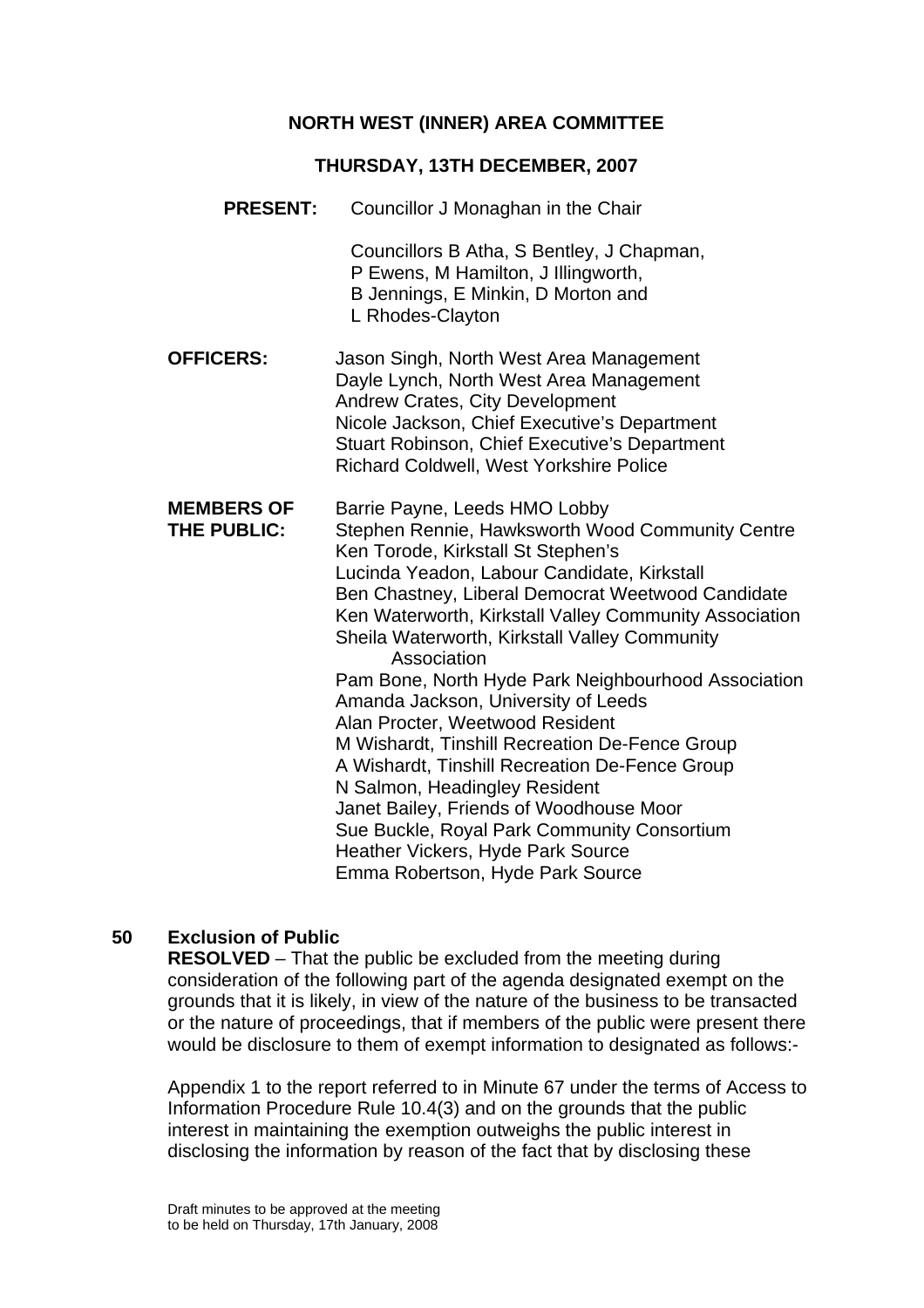details, the reputation of the organisation could be detrimentally affected before they had attempted to satisfactorily resolve the matter.

#### **51 Late Items**

In accordance with his powers under Section 100B(4)(b) of the Local Government Act 1972, the Chair consented to the submission of a late item 'Well-being Report' (Minute 59 refers). The report was late due to the funding application for Local Futures not being finalised until after the submission date for reports to the Area Committee, and therefore information required to assist the Committee making a decision on allocating Well-being funds was not available.

#### **52 Declarations of Interest**

Councillor J Chapman declared a personal interest in her capacity as Lead Member (Neighbourhoods and Housing) and report author of 'Making a Bigger Difference in Localities' regarding Area Management in Leeds (Agenda Item 13) (Minute 64 refers)

### **53 Apologies for Absence**

An apology for absence was submitted on behalf of Councillor K Hussain.

A number of other apologies received from members of the public were also read out at the meeting.

(Councillor P Ewens, Councillor J Illingworth and Councillor D Morton joined the meeting at 7.10 pm)

### **54 Chair's Opening Remarks**

The Chair welcomed everyone to the December meeting of the North West (Inner) Area Committee held at the West Park Centre, Spen Lane, Leeds 16.

The Chair referred to a survey/ information leaflet circulated at the meeting in relation to the North West (Inner) Area Committee and invited members of the public to complete and return the document.

He also welcomed to the meeting Louise Beeby and Fred Spencer, Neighbourhood Wardens and on behalf of the Area Committee he thanked them for their hard work, especially in Little London and Hawksworth Wood.

#### **55 Open Forum**

In accordance with paragraphs 6.24 and 6.25 of the Area Committee Procedure Rules, the Chair allowed members of the public to make representations or ask questions on matters within the terms of reference of the Area Committee.

In summary the following issue was raised at the meeting:-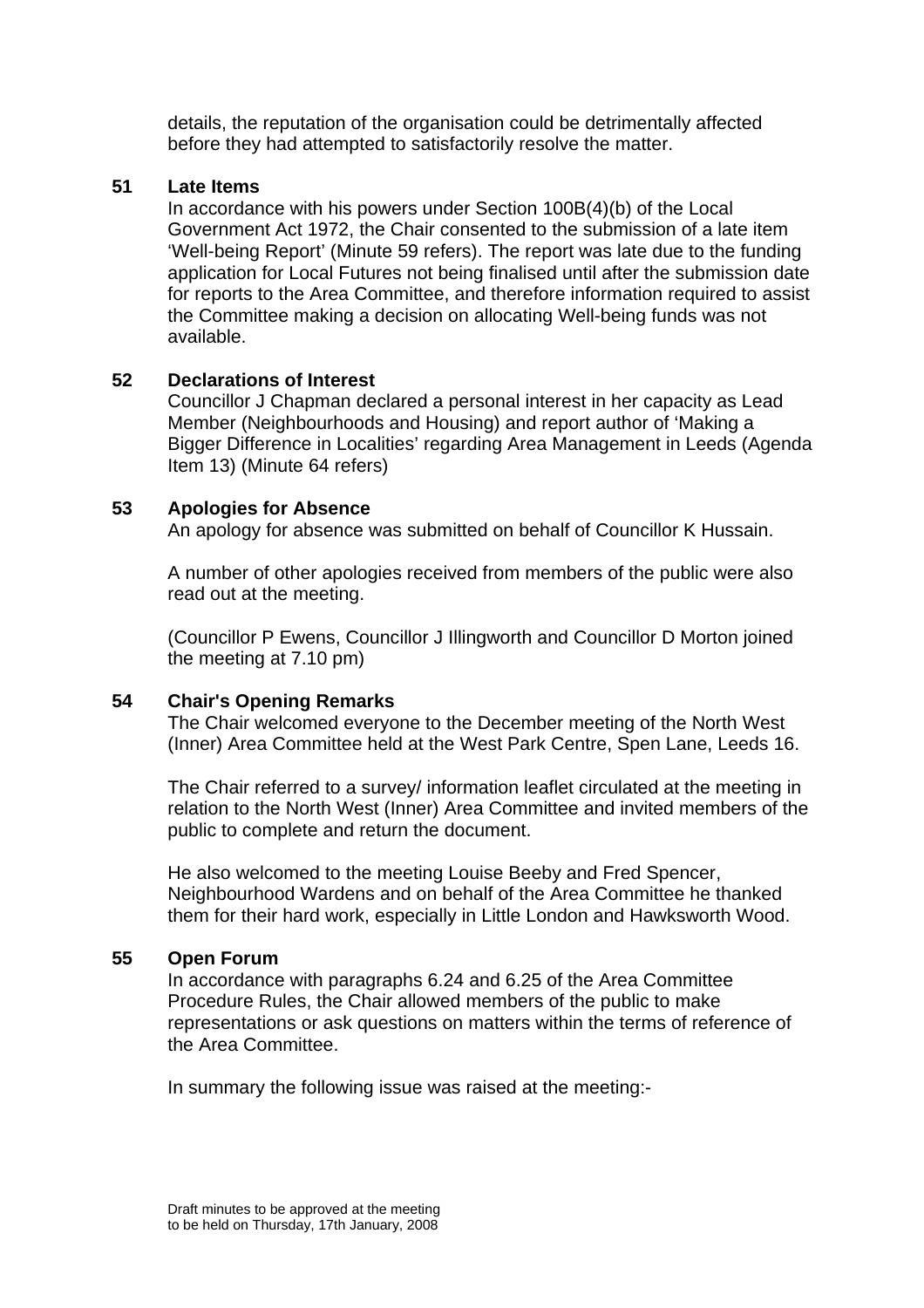• Leeds Girls' High School Update

Pam Bone, Leeds Girls' High School Action Group Chair updated the meeting on the latest developments.

Detailed discussion ensued and the Chair informed the Committee that a meeting with Councillor R Brett was being arranged to discuss the way forward.

Councillor B Atha proposed a motion that Councillor A Carter should be censured for refusing to meet with Leeds Girls' High School Action Group.

Councillor B Atha's motion was then put to the vote and carried.

• Hyde Park Source

Emma Roberston, Hyde Park Source introduced herself to the meeting and informed the Area Committee of the withdrawal of funding for bin yard improvement schemes paid to them by Leeds City Council's Environmental Health section, which posed a threat to their ability to continue this type of community scheme.

Following discussions on this issue, North West Area Management agreed to convene a meeting with Hyde Park Source to discuss their funding requirements.

#### **56 Minutes of the Previous Meeting RESOLVED –**

- (a) That the minutes of the meeting held on  $18<sup>th</sup>$  October 2007 be approved as a correct record.
- (b) That the update on matters arising from the previous meeting be noted.

### **57 Matters Arising from the Minutes**

(a) The University of Leeds Inner North West Community Strategy 2007- 2023 (Minute 40(e) refers)

It was noted that a response had been received from Leeds Metropolitan University stating that they did not intend to produce a community strategy as per the University of Leeds. The response had been circulated to Members, but at the request of the Chair this would be also circulated to the Area Committee's public distribution list.

(b) Key Messages from Ward Forums and Area Committee Sub Groups (Minute 40(g) refers) Councillor D Morton referred to the CAST/Environmental Pride team reports issue seeking assurance that the relevant Executive Member and/or Streetscene officers had been invited to attend the next meeting.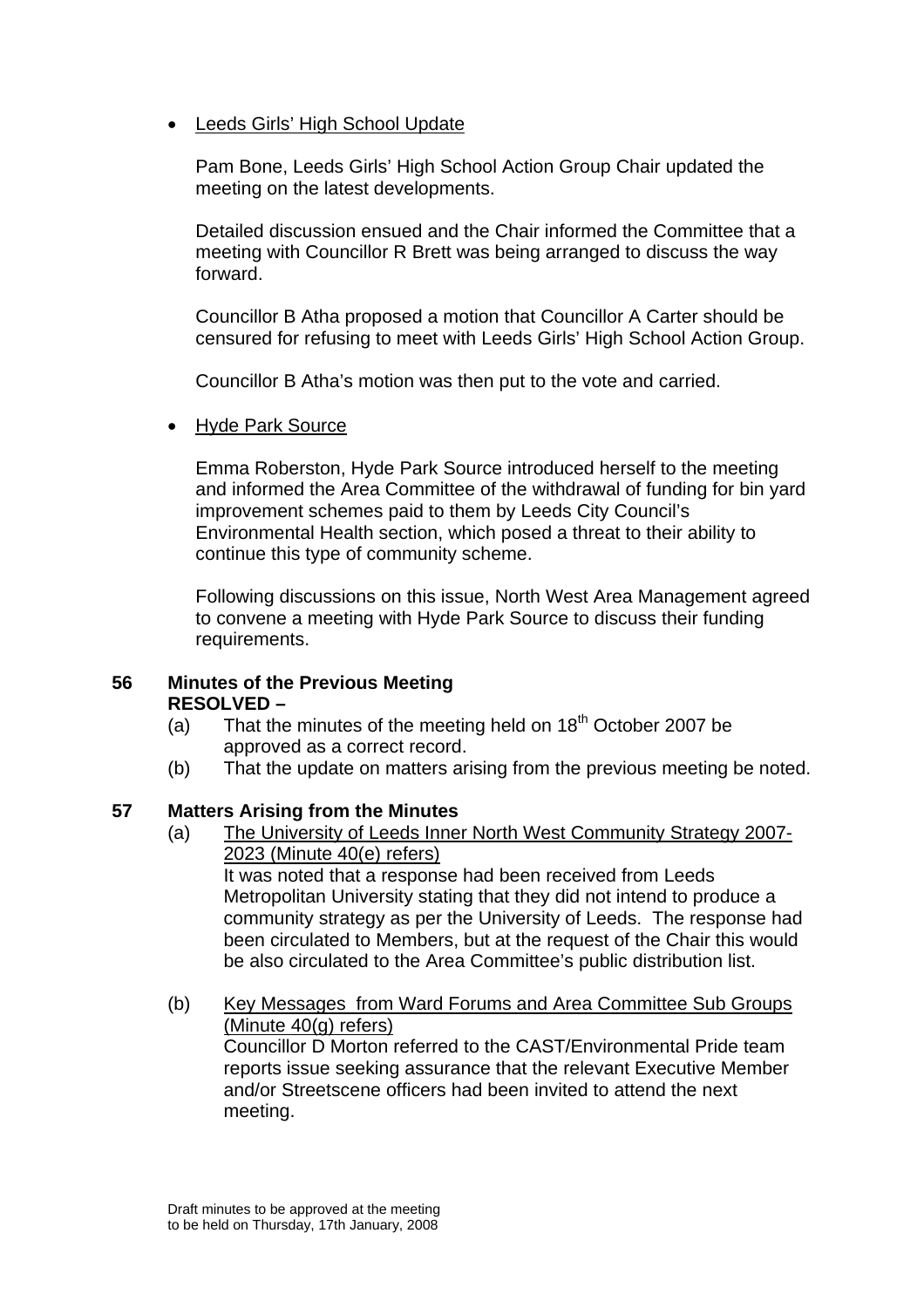Jason Singh, North West Area Management informed the meeting that a report was being drafted for consideration by Executive Board, and that the relevant Executive Member and/or officers would be contacted regarding attending the next meeting.

(c) Quarter One Well-Being Monitoring Report (Minute 40(i) refers) Councillor E Minkin referred to the 'litter bins being removed from bus stops' issue and it was noted that a response had been received from the Chair of Metro, which was detailed in full in the Matters Arising paper.

Councillor Minkin offered to follow up this matter with the Chair of Metro on behalf of the Area Committee.

(d) Council Funding and Police Charges relevant to Community Events (Minute 46 refers)

Councillor E Minkin referred to the above issue and requested that Members of the Area Committee be informed of the dates in relation to the proposed Divisional Commanders/Council events section meetings regarding festival charges.

At the request of the Chair, Richard Coldwell, West Yorkshire Police updated the meeting on the latest developments and it was noted that the Association of Chief Police Officers would soon be circulating guidance in respect of the national policy for charging of police services and that a letter would be issued from the Leeds Divisional Commanders, in the near future, on how the charges would be applied across Leeds.

Discussion ensued and it was agreed that a meeting should be convened with relevant bodies as soon as possible to discuss Kirkstall Festival and Hyde Park Unity Day.

(Councillor M Hamilton joined the meeting at 7.35 pm prior to discussing the following item)

### **58 Forum And Sub Group Update Report**

The Director of Environment and Neighbourhoods submitted a report providing Members with full minutes and key messages from ward forums and sub groups that have taken place since the last Area Committee meeting.

Detailed discussion ensued on the contents of the report and appendices.

In summary, specific reference was made to the following key issues:-

• Transport Group – A660 cycle route *(Councillor B Jennings informed the meeting that Philip Purkis wished to thank those members of the Area Committee who had contributed MICE money towards the feasibility study)*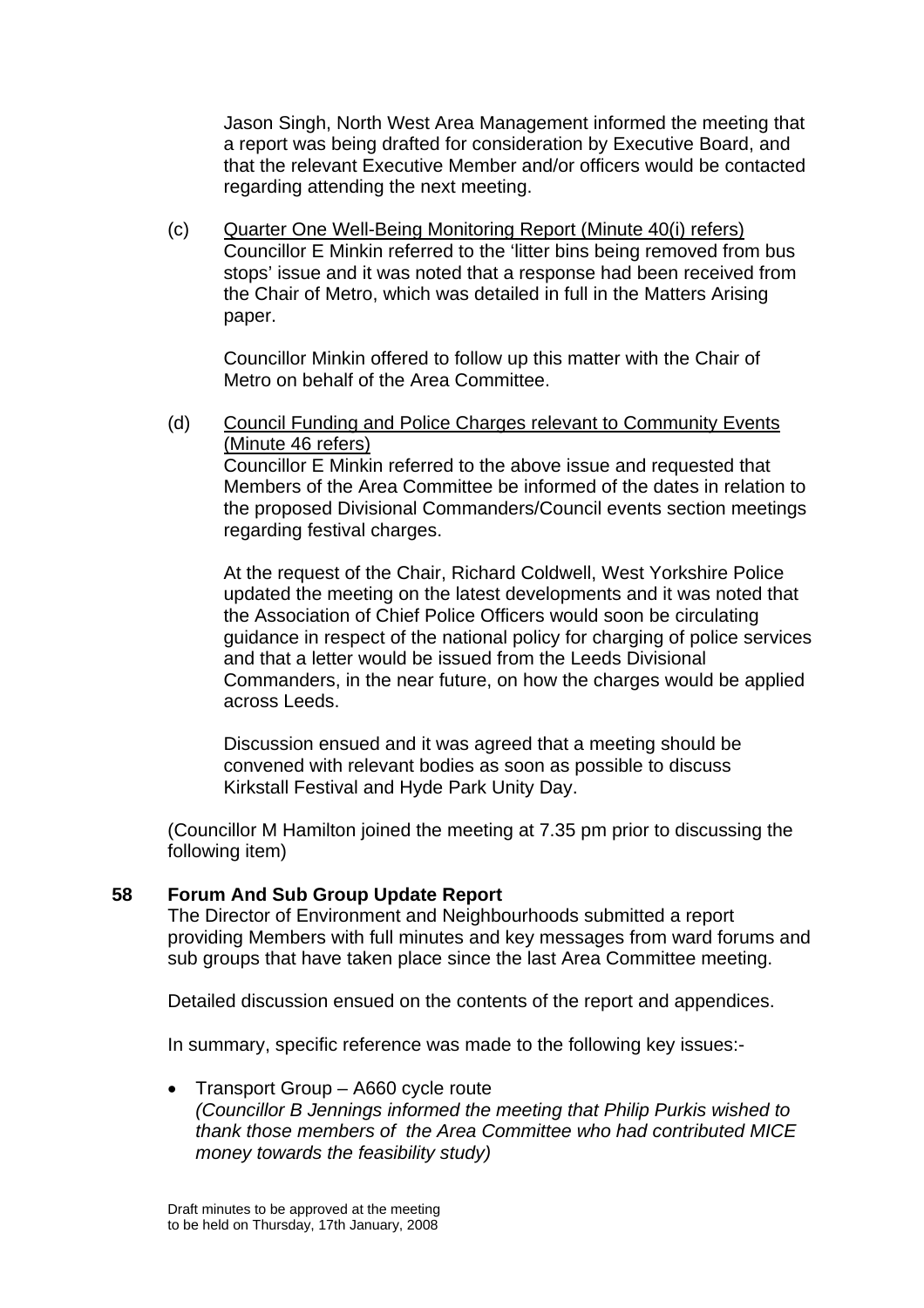- Street Drinkers Meeting Hyde Park and Woodhouse DPPO *(the need for North West Area Management to redraw the DPPO into smaller areas to cover pockets of green space, including amongst others Woodhouse Moor; Hanover Square; Woodhouse Square; Little London; and Rose Bank Millennium Green)*
- Children and Young People Sub Group a proposal for a multi use games area to be installed close to Hyde Park Corner, and resurfacing of the tennis courts near the bowling green on Woodhouse Moor *(the need for North West Area Management to seek clarification on the proposals and to ensure that public consultation was carried out on any such proposal)*
- Joint Transport and Planning Sub Groups New development along the A65 and bus corridor along Leeds and Bradford Road *(the need for the Chair to write to the Director of City Development requesting the publication of accurate traffic flow projections from Highways offices' to assist the forthcoming Public Inquiry)*

## **RESOLVED –**

- (a) That the contents of the report and appendices be noted.
- (b) That in relation to the Hyde Park and Woodhouse DPPO, North West Area Management be requested to redraw the DPPO into smaller areas to cover pockets of green space.
- (c) That in respect of the multi use games area proposed close to Hyde Park Corner, North West Area Management be requested to seek clarification on the proposals, and to ensure that public consultation was carried out on any such proposal.
- (d) That in relation to the new development along the A65, authority be given for the Chair to write to the Director of City Development requesting the publication of accurate traffic flow projections from Highways officers' to assist the forthcoming Public Inquiry.

### **59 Well-Being Report**

The Director of Environment and Neighbourhoods submitted a report on a request for funding from Local Futures in order to complete match funding criteria for a larger application to Access the Employment (Round 2) by 31<sup>st</sup> December 2007.

Appended to the report was a brief overview of the project for the information/ comment of the meeting.

Dayle Lynch, North West Area Management presented the report and responded to Members' queries and comments.

Detailed discussion ensued on the contents of the report and appendices with specific reference to seeking clarification as to why the report was being submitted so close to the deadline for funding and the need for further information on the project.

# **RESOLVED –**

(a) That consideration of this item be deferred.

Draft minutes to be approved at the meeting to be held on Thursday, 17th January, 2008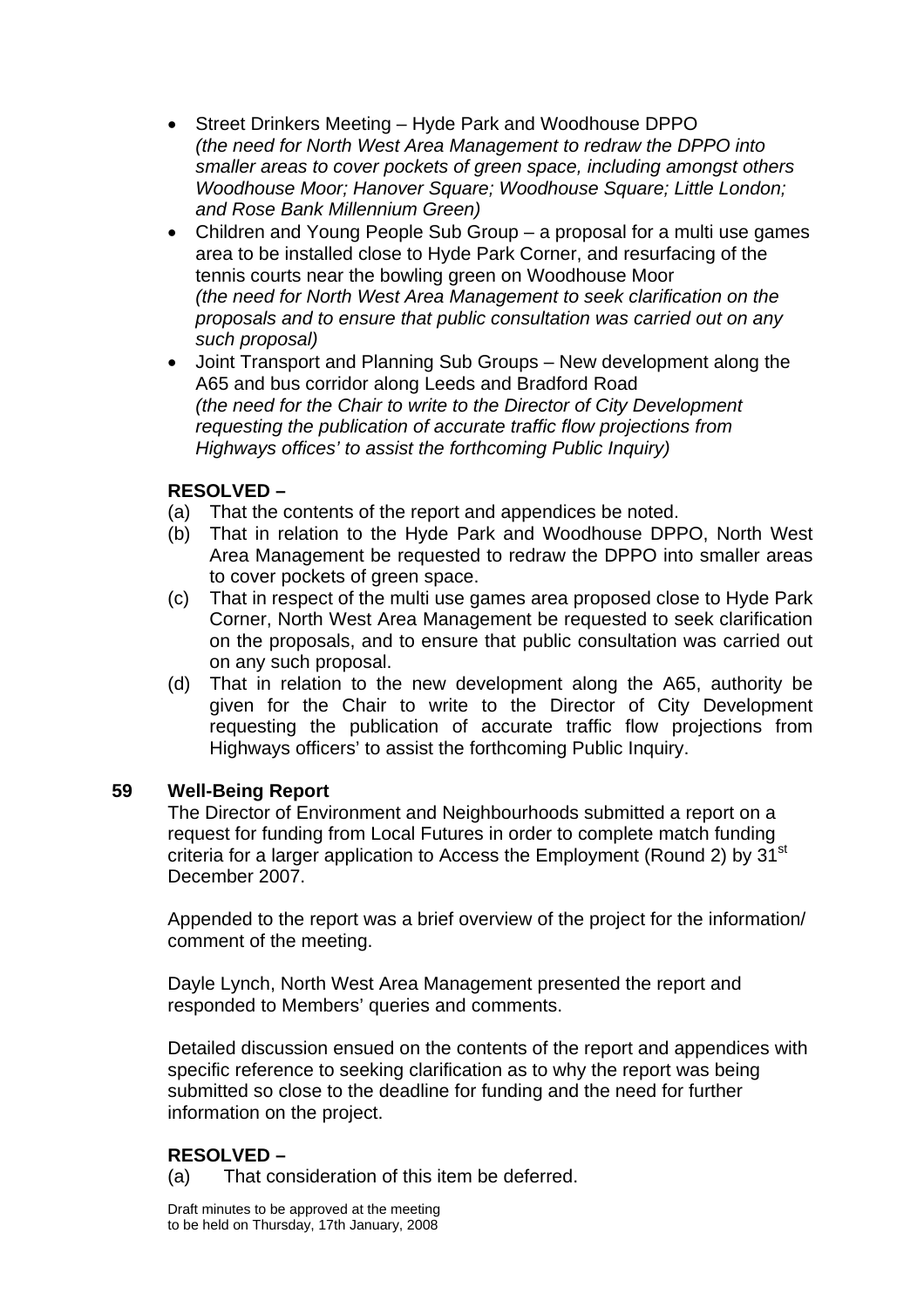- (b) That Area Management be requested to provide further information in respect of this application for consideration at the next Area Committee meeting
- (c) That, in the interim period, Members briefings for Hyde Park and Woodhouse and Kirkstall Ward Councillors be arranged.

### **60 Quarter Two Well-being Monitoring Report**

The Director of Environment and Neighbourhoods submitted a report providing the meeting with an update on the monitoring of revenue and capital projects for quarter 2 of 2007/08.

Detailed discussion ensued on the contents of the report.

In summary, specific reference was made to the following issues:-

- Site Based Gardeners clarification of the funding being used for core duties
- Woodhouse Moor Survey the need for North West Area Management to arrange a meeting with the Friends of Woodhouse Moor to discuss the survey
- Additional litter bins clarification of the current position
- Grass verges clarification of the current position in relation to issues with people parking on grass verges in Silk Mill Drive and Old Oak Drive and the need to look at effective measures i.e. rubber matting etc

### **RESOLVED –**

- (a) That the contents of the report be noted.
- (b) That in respect of the Woodhouse Moor Survey project, North West Area Management be requested to arrange a meeting with the Friends of Woodhouse Moor to discuss relevant issues.

### **61 Neighbourhood Improvement Areas Update**

The Director of Environment and Neighbourhoods submitted a report providing Members with an update on the Little London and Woodhouse Neighbourhood Management Initiative and also around the work which had been undertaken on Neighbourhood Improvement in other areas across the inner north west.

Appended to the report were copies of the following documents for the information/comment of the meeting:-

- Silk Mills / Tinshill Neighbourhood Improvement Plan
- Hawksworth Wood Draft Neighbourhood Improvement Plan

Dayle Lynch, North West Area Management presented the report and responded to Members' queries and comments.

Discussion ensued on the contents of the report and appendices.

**RESOLVED –** That the contents of the report and appendices be noted.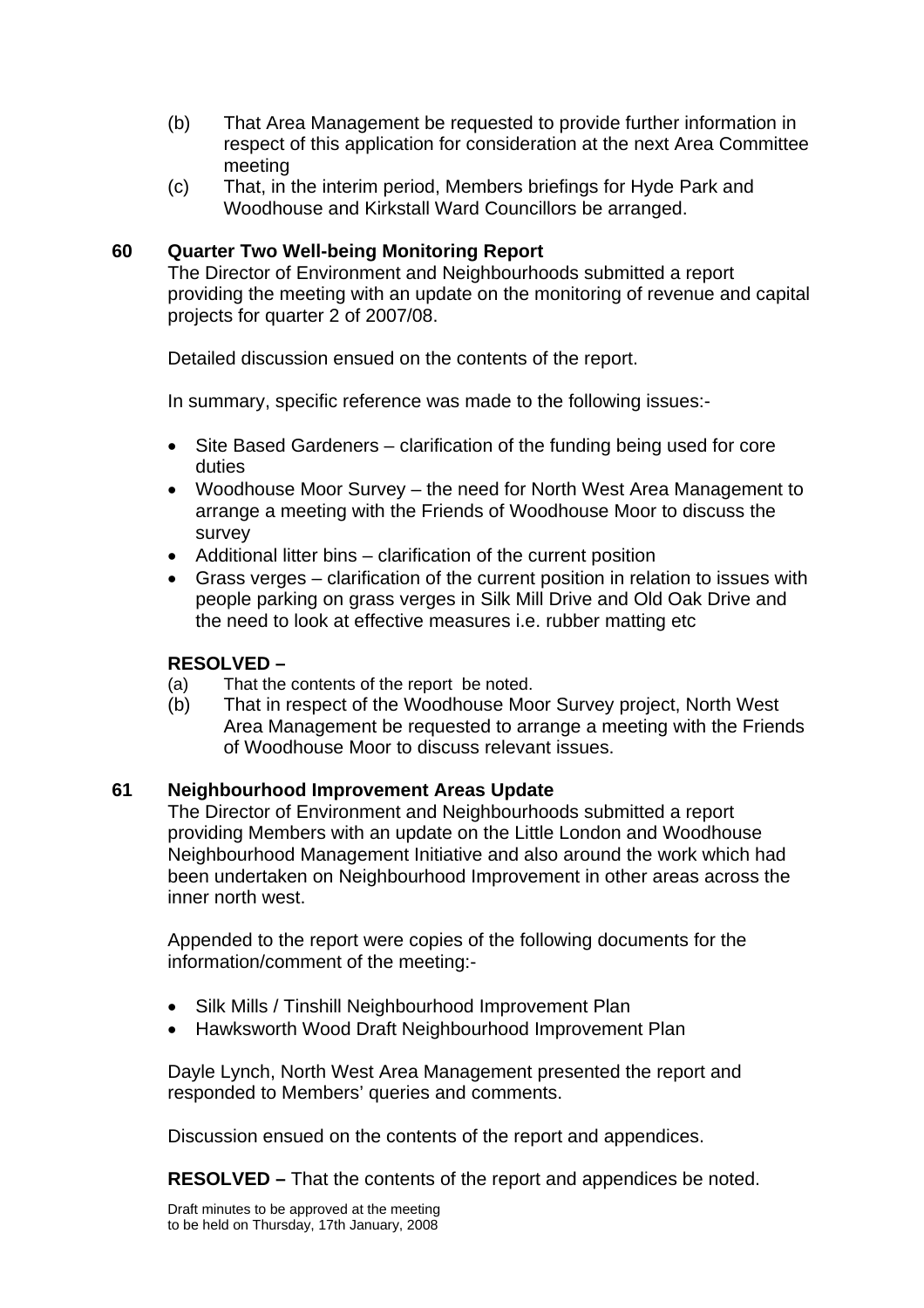# **62 Community Centre Pricings Policy Review Update**

Referring to Minute 18 of the meeting held on  $28<sup>th</sup>$  June 2007, the Director of Environment and Neighbourhoods submitted a report on a proposed Community Centre new pricing policy.

Appended to the report were copies of the following documents for the information/comment of the meeting:-

- Key issues raised in previous community centres pricing and letting policy consultation in 2005 (Appendix 1 refers)
- Woodsley Road Community Centre (Appendix 2 refers)
- Headingley Community Centre (Appendix 3 refers)
- Meanwood Communitiy Centre (Appendix 4 refers)
- Little London Community Centre (Appendix 5 refers)
- Woodhouse Community Centre (Appendix 6 refers)

Dayle Lynch, North West Area Management presented the report and responded to Members' queries and comments.

Detailed discussion ensued on the contents of the report and appendices.

In summary, specific reference was made to the following issues:-

- clarification as to whether weddings/funerals were included within the workable discount structure referred to in 6.2 of the report
- Member working group the need for the group to focus on the following specific issues:-
	- clarification of the discounts
	- the need to group users into categories
- the need for flexibility throughout the city

# **RESOLVED –**

- (a) That the contents of the report and appendices be noted.
- (b) That in relation to the principles of the proposed pricing policy as detailed in Section 5.0 of the report, consideration of this item be deferred.
- (c) That approval be given to establish a Member working group to guide consultation with existing community centre users and the development of a discount structure.
- (d) That in relation to determining the membership of the working group, North West Area Management be requested to forward an email to Elected Members seeking nominations with a report back on progress to a future meeting.

# **63 Area Manager's Report**

The Director of Environment and Neighbourhoods submitted a report providing an update on Little London Regeneration Scheme, Headingley Town and District Scheme, Royal Park Primary School, Headingley Primary School, Hyde Park DPPO and Kirkstall District Centre.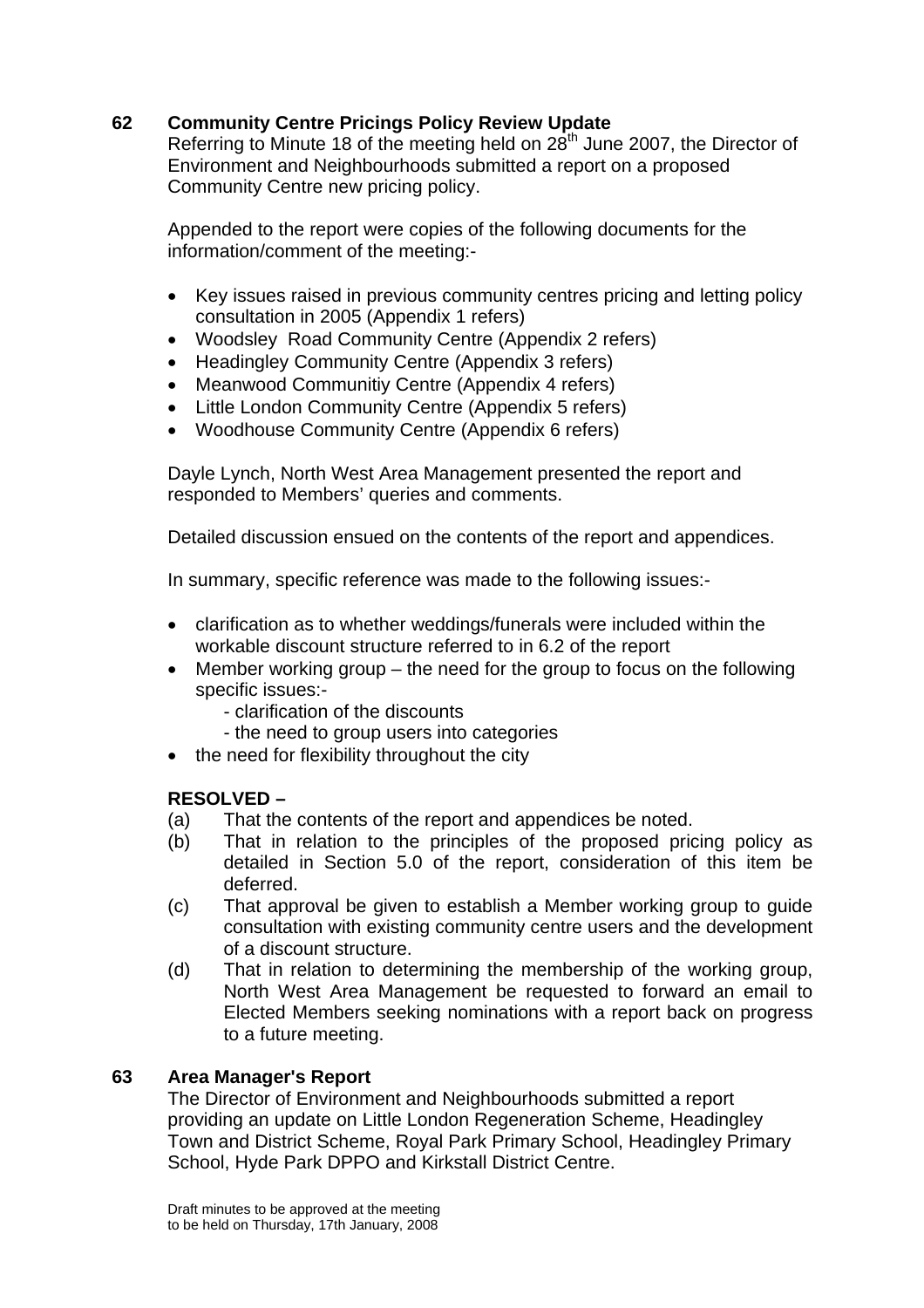Jason Singh, North West Area Management presented the report and responded to Members' queries and comments.

Discussion ensued on the contents of the report.

In summary, specific reference was made to the following issues in relation to Royal Park Primary School:-

- the need for the current consultation period to be extended
- the need for North West Area Management staff to arrange a meeting with the Royal Park Community Consortium to discuss issues of concern

#### **RESOLVED –**

- (a) That the content of the report be noted.
- (b) That in relation to Royal Park Primary School, the current consultation period be extended and that North West Area Management be requested to arrange a meeting with the Royal Park Community Consortium.

#### **64 Area Management Review**

The Director of Environment and Neighbourhoods submitted a report outlining the changes to Area Committee responsibilities and working arrangements previously agreed at the Council's Executive Board on 14<sup>th</sup> November 2007.

Jason Singh, North West Area Management presented the report and responded to Members' queries and comments.

Discussion ensued on the contents of the report and appendices.

In summary, specific reference was made to the following issues:-

- the need for assurances to be given by officers that matters would be dealt with quickly with the right level of support
- the need to formally record a vote of thanks to Councillor J Chapman for her contribution to the review
- the need for a Special Area Committee to be convened in early January 2008 to discuss the proposals in detail

### **RESOLVED –**

- (a) That the contents of the report and appendices be noted.
- (b) That a Special Meeting of the North West (Inner) Area Committee be convened in early January 2008 to discuss the proposals in detail.
- (c) That a vote of thanks be conveyed to Councillor J Chapman for her contribution to the review in her capacity as Lead Member (Neighbourhoods and Housing) and report author of 'Making a Bigger Difference in Localities' regarding Area Management in Leeds.
- (d) That the Committee notes that a programme of briefings for Elected Members would be arranged for 2008 to help prepare Members for the new responsibilities that would come under the remit of the Area Committees.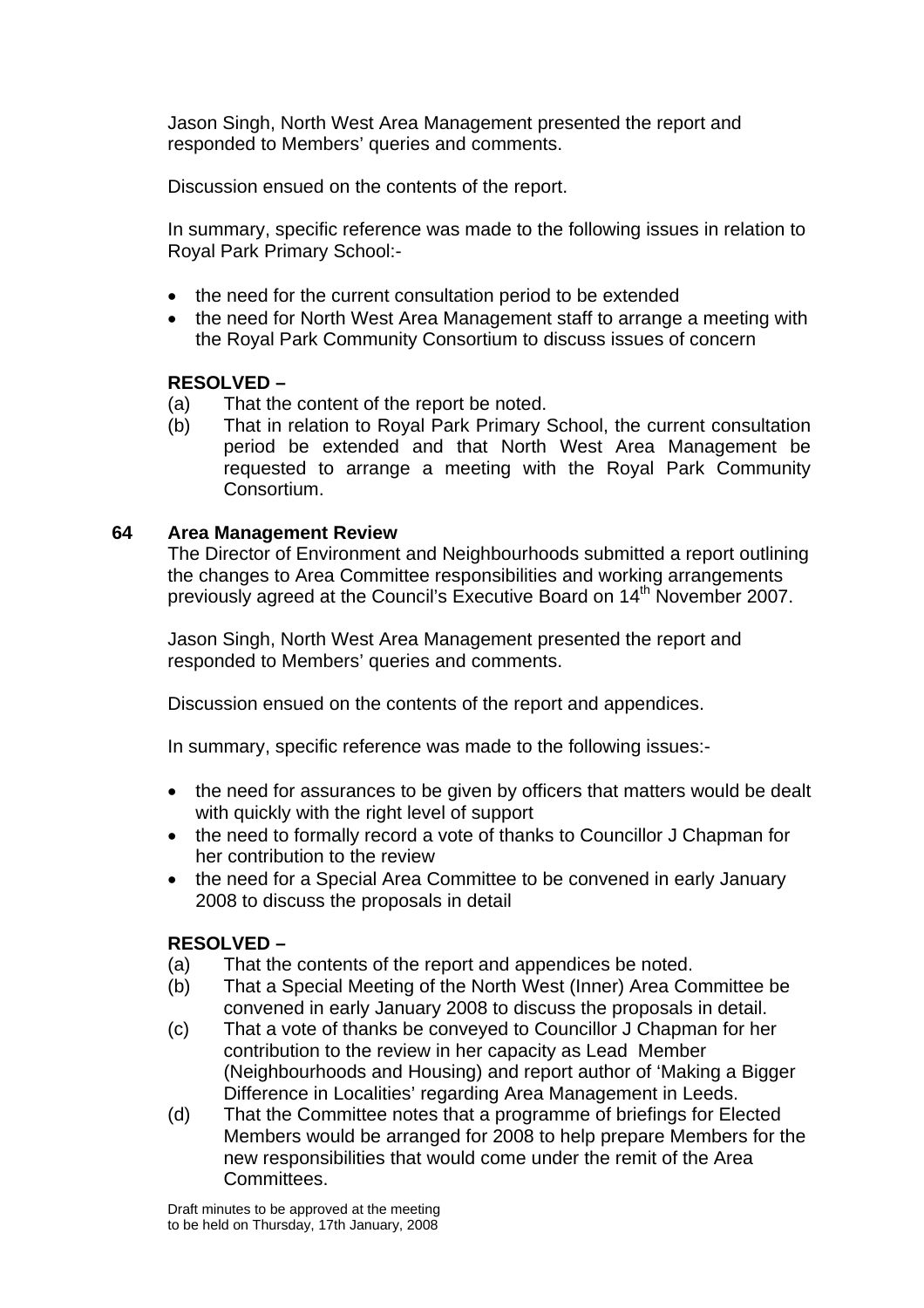## **65 Leeds Joint Area Review**

The Director of Children's Services Unit submitted a report on the Leeds Joint Area Review.

Appended to the report was a copy of a document entitled 'Leeds Joint Area Review 2007' for the information/comment of the meeting.

## **RESOLVED –**

- (a) That the contents of the report and appendices be noted.
- (b) That Members of the Area Committee be requested to forward their comments on the Leeds Joint Area Review to North West Area Management as part of the inspection process.

### **66 Ralph Thoresby High School and Tinshill Recreation Ground**

The Chief Planning Officer submitted a report setting out the background to and present position regarding the upgrading of the playing fields at Tinshill Recreation Ground and the proposal to erect a fence around the two pitches at the Farrar Lane end of the site and to give priority access to this area to Ralph Thoresby High School during the day in term time.

Detailed discussion ensued on the contents of the report.

The Chair invited members of the public to make official representations on the matter.

In summary, specific reference was made to the following:-

- the need to obtain the views of Sport England on this issue
- a view expressed that incorrect advice was given
- the need for the Director of City Development to prepare an updated report on the City's Sports Pitch Strategy for consideration at a future meeting
- a view expressed that in relation to the regeneration of Holt Park District Centre, that if the old school site cannot be included in the proposed regeneration, the area should be turned in to the school's playing pitches and the fencing around the pitches on Tinshill Recreation Ground should be removed

### **RESOLVED –**

- (a) That the contents of the report be noted.
- (b) That the Director of City Development be requested to prepare an updated report on the City's Sports Pitch Strategy for consideration at a future meeting.
- (c) That in relation to the regeneration of Holt Park District Centre, this Committee suggests that if the old school site cannot be included in the proposed regeneration, the area should be turned into the school's playing pitches and the fencing around pitches on Tinshill Recreation Ground be removed.